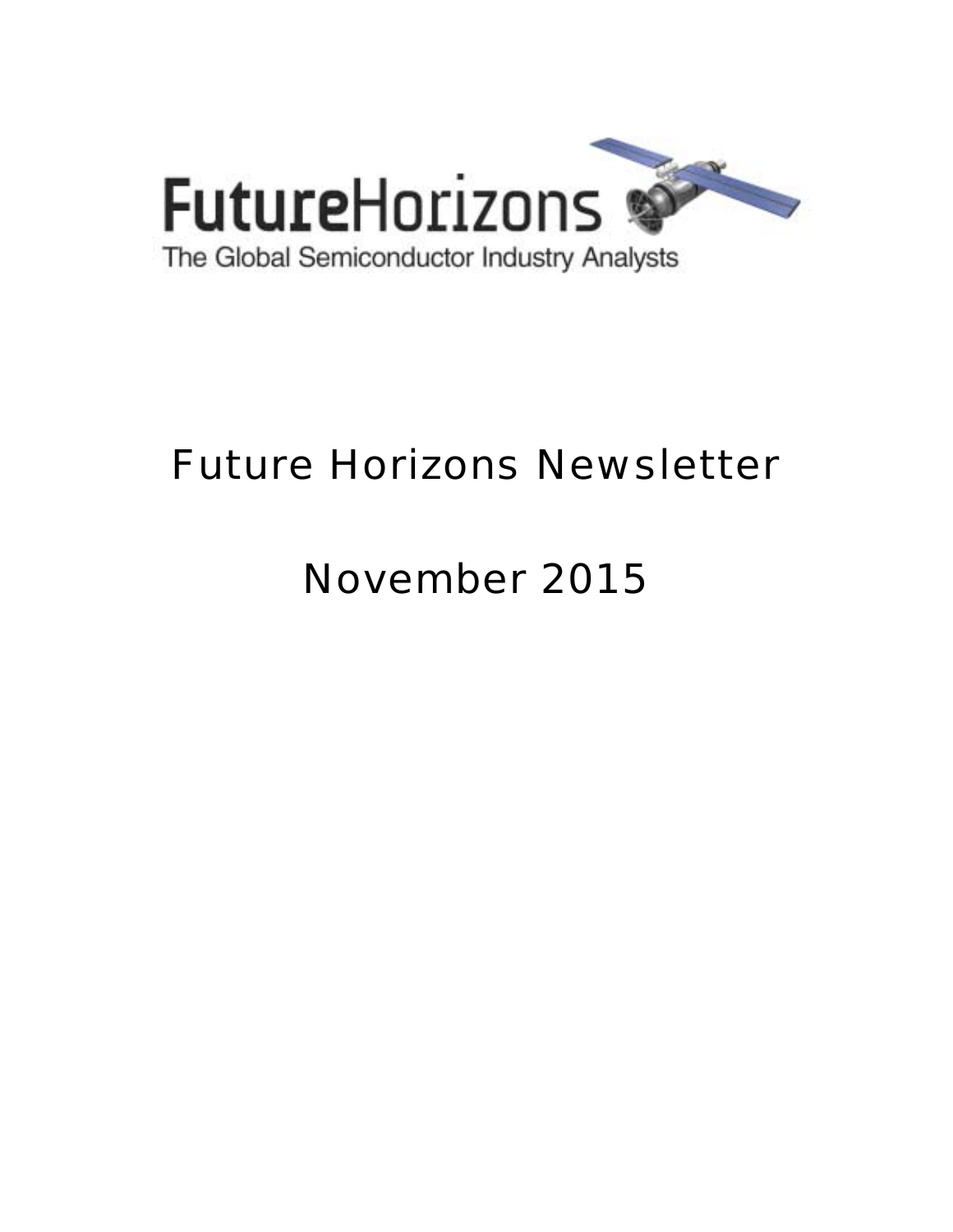Contents Page

| <b>Industry News by Company</b>              | Page 03 - 05 |
|----------------------------------------------|--------------|
| <b>Industry News &amp; Trends</b>            | Page 06 - 08 |
| <b>East European News &amp; Trends</b>       | Page 09 10   |
| <b>World Economic Round Up</b>               | Page 11      |
| <b>Future Horizons &amp; Industry Events</b> | Page 12      |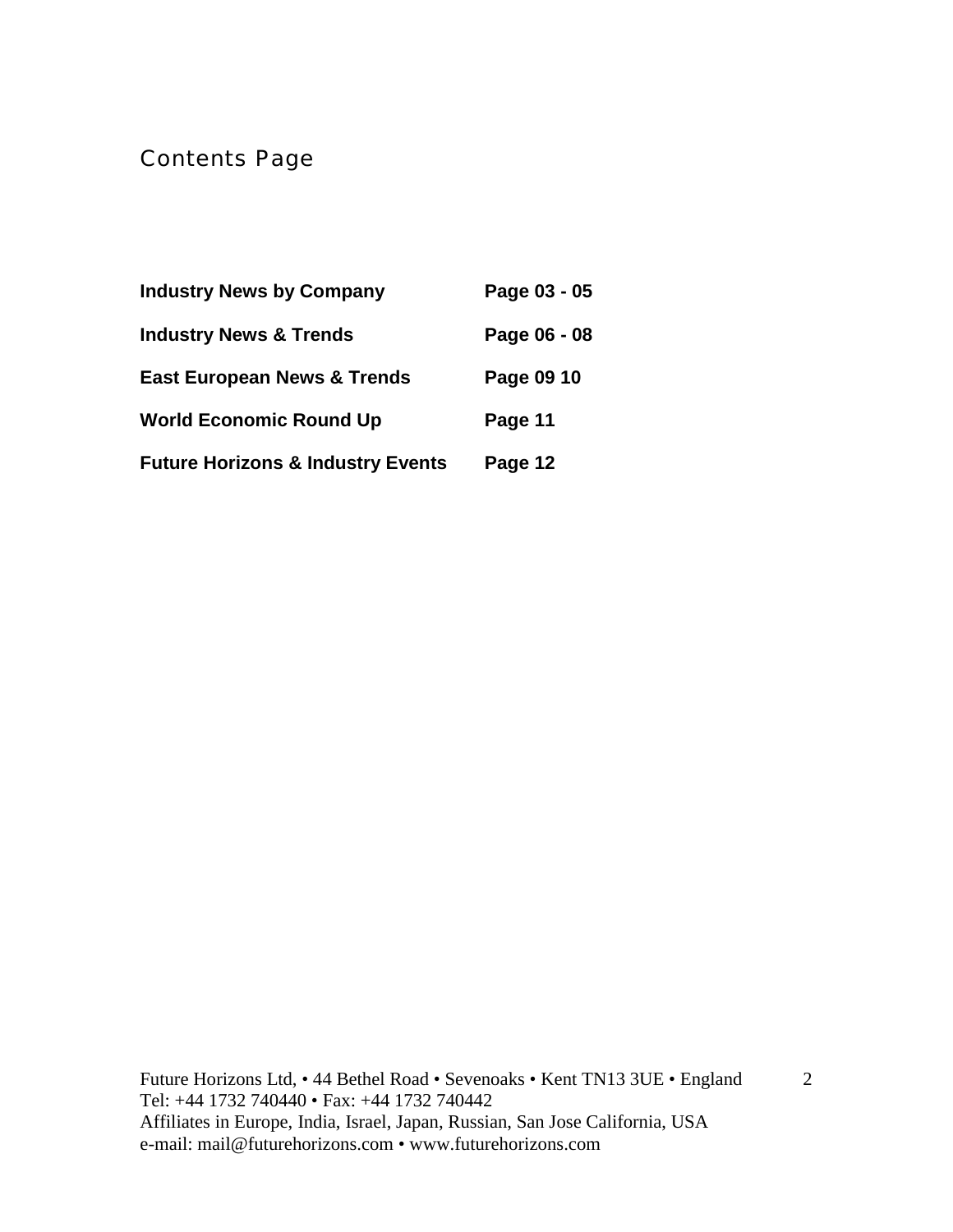#### Industry News By Company

#### **[ADI Unveils 24bit Smart Grid, Power Monitoring Sol'ns](http://www.eetindia.co.in/ART_8800716989_1800008_NP_0f380e42.HTM?click_from=8800126010,9950114561,2015-11-03,EEIOL,ARTICLE_ALERT)**

Analog Devices Inc. has announced a 24bit data acquisition SoC series geared to enhance the performance of protection, monitoring and power quality measurement equipment used to manage transmission and distribution of electrical energy within smart grid systems. According to the company, the AD777x series includes an integrated sample rate converter, which simplifies the design challenge associated with making the power quality equipment compliant with the IEC61000-4-30 Class A standard.

The AD7770 enables higher performance and smaller form factor protection relays, while the AD7771 enables power quality measurement equipment to provide early detection of power grid electrical faults. The third SoC in the series, the AD7779, ensures fast powerup in circuit breaker equipment

#### **[ARM To Offer Cycle-Accurate Virtual Prototyping For Complex Socs Through An](http://www.arm.com/about/newsroom/arm-to-offer-cycle-accurate-virtual-prototyping-for-complex-socs-through-an-asset-acquisition-from.php?utm_source=hs_email&utm_medium=email&utm_content=22942158&_hsenc=p2ANqtz-__8Xqu_Xf6Zf688Dzd59MGTmkBVBFrRR-yA6mOxT-UFHvZ)  [Asset Acquisition From Carbon Design Systems](http://www.arm.com/about/newsroom/arm-to-offer-cycle-accurate-virtual-prototyping-for-complex-socs-through-an-asset-acquisition-from.php?utm_source=hs_email&utm_medium=email&utm_content=22942158&_hsenc=p2ANqtz-__8Xqu_Xf6Zf688Dzd59MGTmkBVBFrRR-yA6mOxT-UFHvZ)**

Cambridge, UK, Oct. 20, 2015 - ARM has acquired the product portfolio and other business assets of Carbon Design Systems (Carbon), a leading supplier of cycle-accurate virtual prototyping solutions, to deliver design optimization, time-to-market and costefficiency gains for its partners. As part of this acquisition, Carbon's staff will transfer to ARM.

This combination of assets and expertise will significantly enhance ARM's capability in system-on-chip (SoC) architectural exploration, system analysis and software bring-up. It will also enable earlier availability of cycle-accurate models for future ARM® processors and ARM-based systems. The acquisition terms have not been disclosed.

"Early stage virtual prototyping of complex SoCs is now mandatory for leading silicon vendors, as demonstrated by the success of ARM Fast Models," said Hobson Bullman, general manager, development solutions group, ARM. "The integration of Carbon's virtual prototyping products into the ARM portfolio will deliver access to ARM IP earlier in the design cycle. This builds on the current industry leading solutions to enable further design optimization, time-to-market and cost-efficiency gains for our partners."

#### **[AMD And Nantong Fujitsu Microelectronics Co., Ltd To Establish Industry-Leading](http://www.marketwatch.com/story/amd-and-nantong-fujitsu-microelectronics-co-ltd-to-establish-industry-leading-semiconductor-assembly-and-test-joint-venture-2015-10-15)  [Semiconductor Assembly And Test Joint Venture](http://www.marketwatch.com/story/amd-and-nantong-fujitsu-microelectronics-co-ltd-to-establish-industry-leading-semiconductor-assembly-and-test-joint-venture-2015-10-15)**

AMD AMD, -2.71% and Nantong Fujitsu Microelectronics Co., Ltd (NFME) (szse:TFWD) today announced the signing of a definitive agreement to create a joint venture combining AMD's high-volume assembly, test, mark, and pack (ATMP) facilities and experienced workforce in Penang, Malaysia and Suzhou, China with NFME's established outsourced semiconductor assembly and test (OSAT) expertise. Upon close, the new business will leverage the capabilities of 5 facilities and approximately 5,800 employees to offer differentiated ATMP capabilities and scale to service a broad range of customers. The transaction is expected to close in the first half of 2016, pending successful completion of regulatory approvals.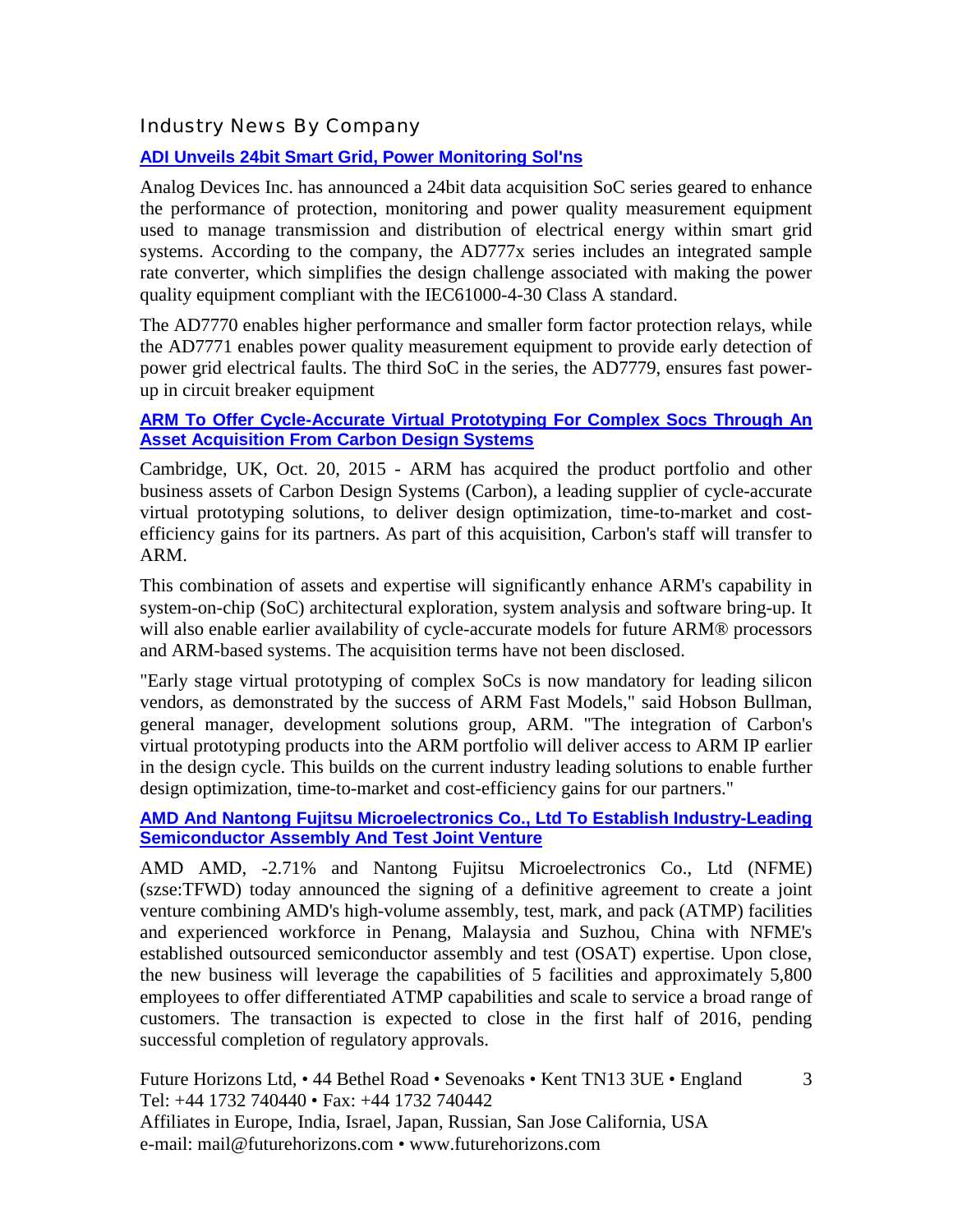"We continue our strategic transformation by creating a joint venture combining AMD's high-volume assembly, test and packaging facilities and our experienced workforce with NFME's expertise in outsourced semiconductor assembly and testing," said AMD Senior Vice President, Chief Financial Officer and Treasurer Devinder Kumar. "NFME is an ideal partner with the vision and business plan to successfully lead the joint venture upon the close of the transaction. We continue to sharpen the focus of our ongoing investments on designing differentiated, high performance technologies and products that can drive long term profitable growth. The formation of this JV further strengthens our balance sheet with significant asset monetization."

#### **[Lam Buys KLA-Tencor as Chip-Sector Deals Mount](http://www.wsj.com/articles/semiconductor-firm-lam-research-to-buy-kla-tencor-1445419669?alg=y)**

Lam Research Corp. on Wednesday announced a deal to buy KLA-Tencor Corp. for \$10.6 billion, the latest sign that consolidation pressures among chip makers have spread to their suppliers.

The two Silicon Valley companies rank among the biggest makers of equipment used in semiconductor manufacturing. Lam has focused on machines that deposit or etch away materials on the silicon wafers used to make computer chips. KLA-Tencor's machines, by contrast, are used to spot defects in chips once the wafers are processed.

Such equipment makers have long been whipsawed by boom and bust cycles, as chip makers boost or cut back manufacturing capacity in response to demand. Acquisitions have been common over the years, as companies try to assemble a broader list of machines to sell customers.

**[Plessey LEDs In Circadian-Modulated Lighting](http://www.compoundsemiconductor.net/article/98087-plessey-leds-in-circadian-modulated-lighting.html)**

Plessey will provide Circadian ZircLight, a US company that makes equipment for the workplace, with LEDs for the development of circadian-modulated, smart LED lighting systems and lamps.

Based near Boston, Massachusetts, USA, Circadian ZircLight's lighting division is developing white light fixtures and backlighting which are claimed to control bioactive light spectral wavelengths to maximise productivity during the day and prevent the harmful effects of light exposure at night.

#### **[REAP And Universal Semiconductor Form Joint Venture For Future Solar Cells](http://electronics360.globalspec.com/article/5842/reap-and-universal-semiconductor-form-joint-venture-for-future-solar-cells)**

LED lighting and solar cell manufacturer Renewable Energy and Power Inc. (REAP) has formed a joint venture (JV) with Universal Semiconductor Inc. to produce Gen IV solar cells.

Under the deal, REAP will combine its solar cell technology with conventional silicon solar cells manufactured by Universal Semiconductor. The JV has the potential to increase around 50% of the power produced by the current solar cells, REAP says. The solar cells will be manufactured in Universal Semiconductor's wafer fab in San Jose, Calif.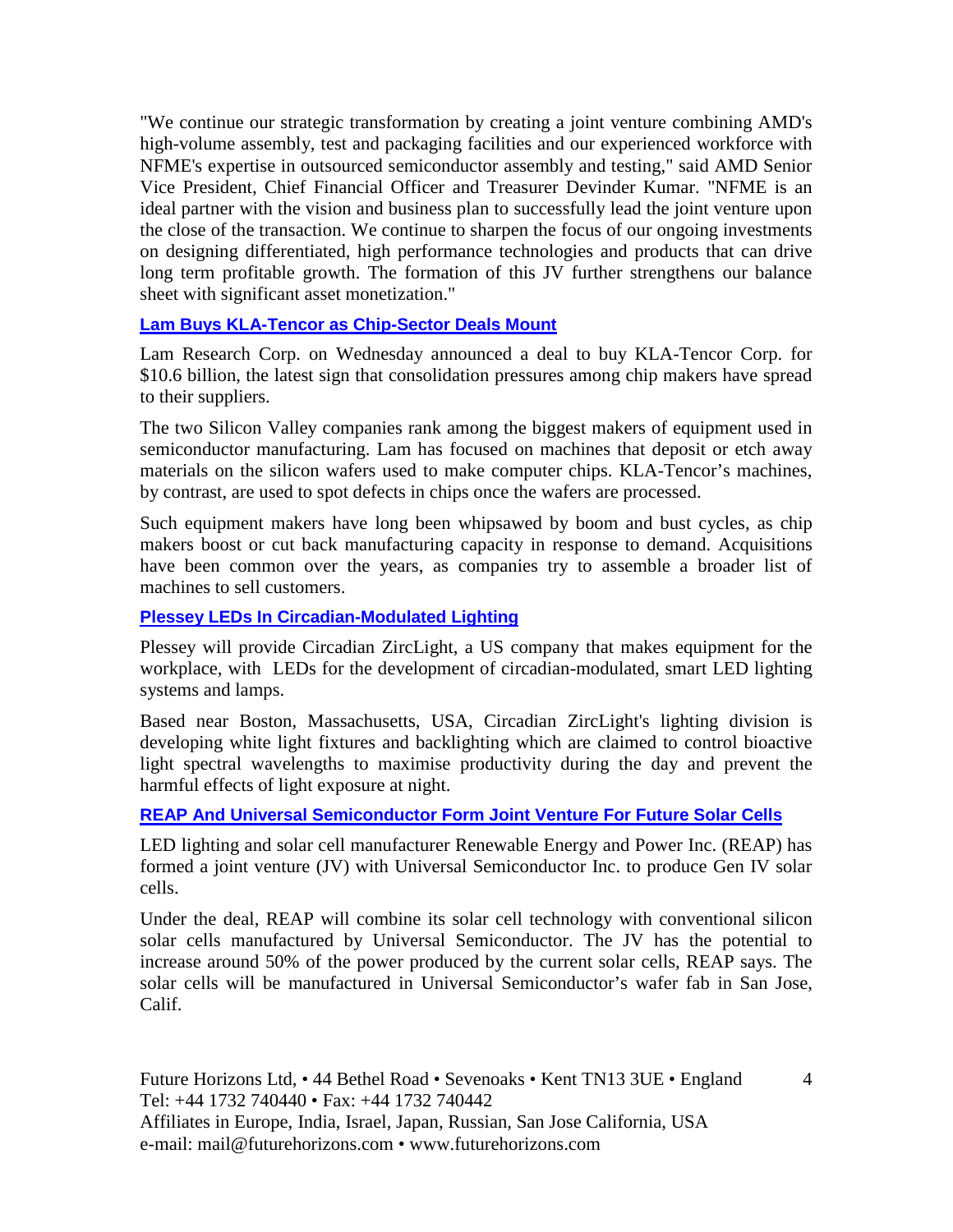#### **[Renesas Rolls Out Innovative Driving Dev't Platform](http://www.eetindia.co.in/ART_8800716603_1800000_NP_b4e31096.HTM?click_from=8800125533,9950114561,2015-10-20,EEIOL,ARTICLE_ALERT)**

Renesas Electronics America has unleashed what it describes as a comprehensive, vehicle-level driving platform to expedite autonomous and automotive driving innovation. Together with Harbrick, NewFoundry, Arada Systems, eTrans and Cogent Embedded, Renesas developed a fleet of cars to operate as a modular and open laboratory for automotive customers. This strategy allows safe integrated solutions beyond silicon, while minimising design risk and speeding up time to market through pre-testing and integration, stated the company.

Renesas will expand, develop and offer novel vehicle-level platforms that can be used by algorithm experts, sensor makers, system integrators and other subject matter experts as a working sandbox in real-world environments where they can collaborate, validate, experiment and benchmarking innovative ideas. Renesas will expand the scope of these vehicles going forward to integrate cockpit, HMI, safety, security and powertrain platforms.

#### **[Seoul's Package-Less LED Gains Traction](http://www.compoundsemiconductor.net/article/98088-seouls-package-less-led-gains-traction.html)**

Seoul Semiconductor has announced that following successful use in LCD backlighting applications, its Wicop LED packaging is being fast adopted in lighting systems.

Wicop is a wafer-level form of packaging in which the chip is bonded directly to the PCB with IC and other components. Compared to the widely used 3030 LED package (3x3mm), the latest version Wicop2 , which Seoul announced last month, takes up a quarter of the area with twice the brightness.

Wicop2 also has over 30 percent less thermal resistance compared to conventional LEDs due to the removal of previously essential lead frames and substrates, according to the company. A 12W LED lighting application may need eight 3030 LED packages, whereas for the same performance Wicop2 uses 50 percent (four Wicop2 packages) less the area.

#### **[TSMC: Chips On The Slide](http://www.ft.com/cms/s/3/a04683ea-7337-11e5-a129-3fcc4f641d98.html?ftcamp=crm/email/20151016/nbe/AsiaPacificBusiness/product#axzz3plRWr7mM)**

Results below targets? Blame China. It is a one-size-fits-all excuse: from fried chicken to cars, companies are pinning their woes on the slowdown in the Middle Kingdom. It is probably true, though the place is so big and opaque, who will ever really know?

On Thursday, Taiwanese semiconductor manufacturer TSMC joined the list. It reported its first year on year decline in quarterly earnings in three years. Its fourth-quarter revenues, it says, will post their first decline in four years. Finally, it cut its investment budget for this year by 30 per cent, to \$8bn. One of the principal causes? China's slowdown, which comes on top of sluggish smartphone growth globally.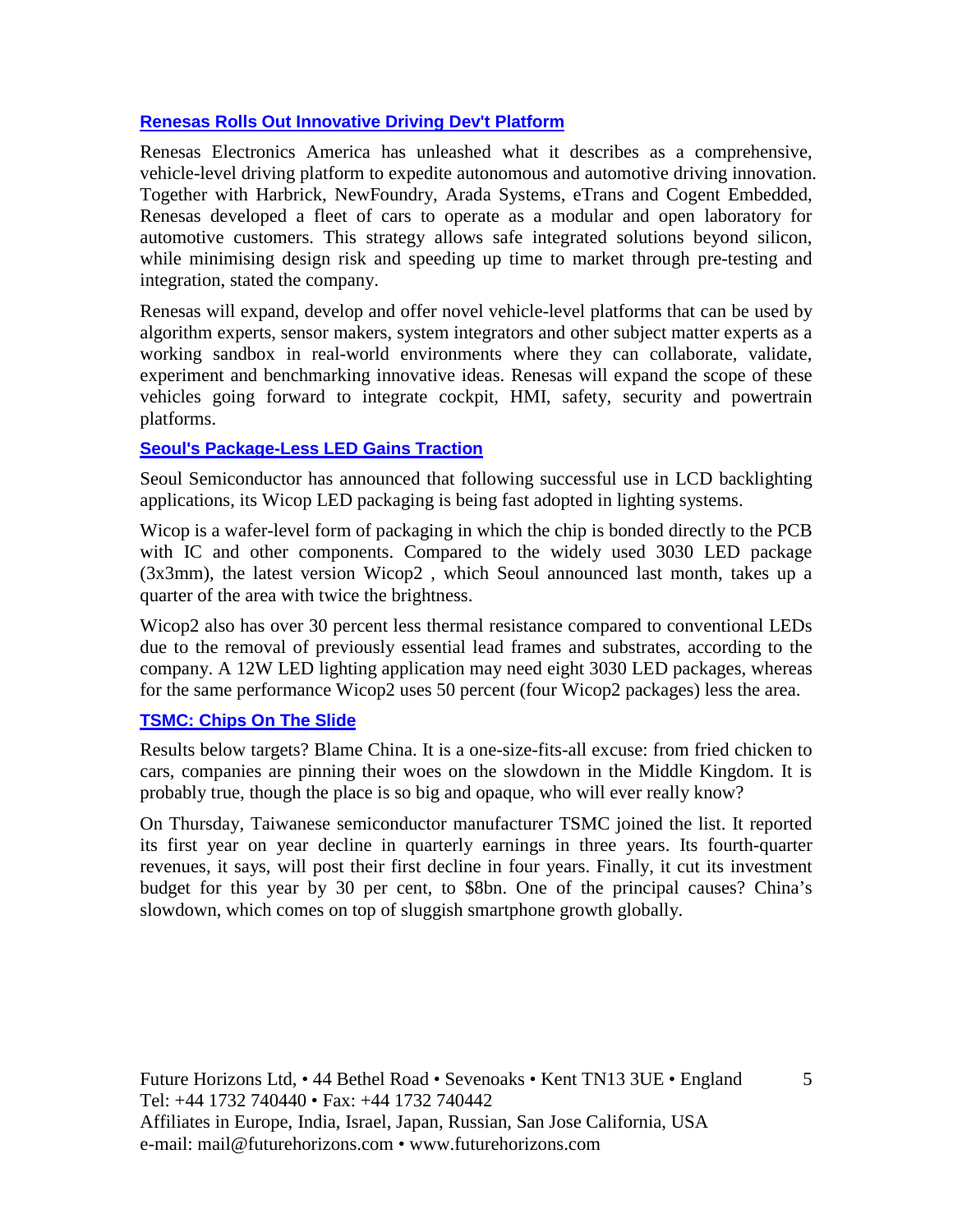Industry News & Trends

#### **[LG True To Its Promise: Builds Smart Fact From Science Fiction](http://saudigazette.com.sa/business/lg-true-to-its-promise-builds-smart-fact-from-science-fiction/)**

Through science fiction you can communicate with a diverse imaginary world replete with unique scientific discoveries and technologies. Today's technology has exceeded even the most fanciful prophecies of science fiction in the past. LG has made wider steps in fulfilling the today's modern technologies, marching ahead toward more promising future scientific advances. Companies are likely to push the limits of hi-tech innovation to stay in the lead. Consumers are always looking for the next superior inventories. It will be vital for a giant firm like LG to continue its heavy investment in research and development to continue launching competitive devices. LG is always rewarded for innovation; it remains one of the top electronics companies in the globe, creating products that are capable of winning over rivals.

#### **[Three Tech Megatrends Expected To Send Waves Across Industry](http://www.eetindia.co.in/ART_8800716577_1800000_NT_fdab663b.HTM)**

IDTechEx has revealed three megatrends emerging in the world of technology: namely structural electronics (SE), 3D printed electronics (3DPE) and energy independent electric vehicles (EIVs).

Structural electronics is replacing the old components-in-a-box approach with smart materials as load-bearing parts and as smart skin and e-textiles. For example, a recent IDTechEx interview with one of the largest car Japanese companies revealed that their experimental 3D printing of ultra-lightweight car seats based on bird bone structure, will now become 3DPE with electrics and electronics built into the seat as it is grown.

Meanwhile, teams in Australia, the UK and the US demonstrating supercapacitor car bodies using in-mould electronics. Also in Japan, IDTechEx was recently told by a chemical giant that such structural electronics materials are now top of its priorities.

#### **[Clash Of Connected Cars: LTE V2X Takes A Stand Against DSRC](http://www.eetindia.co.in/ART_8800716575_1800005_NT_f71551c4.HTM?click_from=8800125483,9950114561,2015-10-19,EEIOL,ARTICLE_ALERT)**

Competition is generally seen as positive, especially in this industry where every company is always pulling out all the stops to outdo the competition. In particular, Huawei and Qualcomm focusing their efforts on infiltrating the promising vehicle-tovehicle (V2V), vehicle-to-infrastructure communication market, often collectively titled V2X, by proposing an LTE standard called "LTE V2X."

The move is at odds with incumbent automotive technology suppliers who have been working more than a decade to develop and test, and finally implement, a dedicated short-range communications (DSRC) technology designed for V2V, V2I communications.

DSRC, based on the IEEE 802.11p standard, uses a dedicated wireless frequency, 75MHz of spectrum in the 5.9GHz band, allocated by the Federal Communications Commission in 1999 specifically for intelligent transportation systems.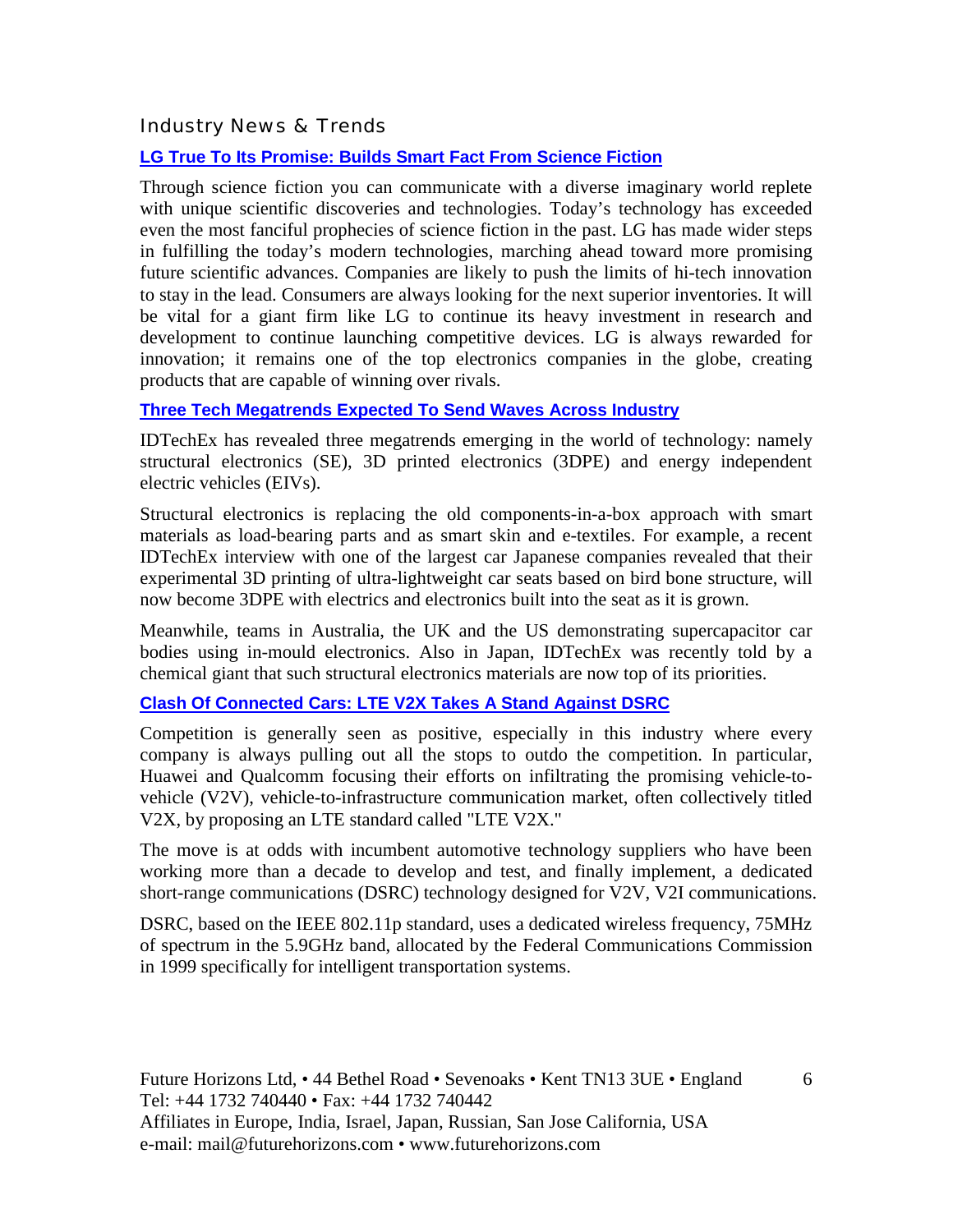#### **[Cambridge Chemists Make Super-Battery Breakthrough](http://www.ft.com/cms/s/0/149ca550-7e30-11e5-a1fe-567b37f80b64.html?ftcamp=crm/email/20151029/nbe/AsiaMorningHeadlines/product#axzz3qJoKKysg)**

A breakthrough in electrochemistry at Cambridge university could lead the way to rechargeable super-batteries that pack five times more energy into a given space than today's best batteries, greatly extending the range of electric vehicles and potentially transforming the economics of electricity storage.

Chemistry professor Clare Grey and her team have overcome technical challenges in the development of lithium-air batteries — the only cells theoretically capable of giving electric cars the range of petrol and diesel vehicles without having to carry excessively bulky and heavy battery packs.

If the technology can be turned from a laboratory demonstrator into a commercial product, it will enable a car to drive from London to Edinburgh on a single charge, with batteries that cost and weigh one-fifth of the lithium-ion cells that power today's electric cars.

#### **[Altair Semiconductor Powers Novatel Wireless's New MiFi M100 4g LTE Personal](http://www.fiercewireless.com/press-releases/altair-semiconductor-powers-novatel-wirelesss-new-mifi-m100-4g-lte-personal)  [Mobile Hotspot](http://www.fiercewireless.com/press-releases/altair-semiconductor-powers-novatel-wirelesss-new-mifi-m100-4g-lte-personal)**

HOD HASHARON, Israel – October 20, 2015 – Altair Semiconductor (www.altairsemi.com), a leading provider of LTE chipsets, today announced that its FourGee-3800/6300 Cat-4 chipset is powering Novatel Wireless's [NASDAQ:MIFI] new MiFi® M100 Dragon, a 4G LTE personal mobile hotspot that launched last month on U.S. Cellular's network.

The MiFi M100 is compatible with LTE bands 2, 4, 5, 12 and 17, and enables secure, super-fast 4G LTE service on U.S. Cellular and their roaming partners' network. It can connect up to 15 devices simultaneously and – leveraging Altair's power-optimized technology – offers a battery life of 10 hours.

"We are pleased to collaborate with Novatel Wireless on the MiFi M100, providing a low-cost, ultra-low power LTE solution that enables affordable and reliable connectivity, as well as extended battery life," said Eran Eshed, VP of Marketing and Business Development at Altair. "A 10-hour battery that is dedicated to data will easily outlast a phone's mobile hotspot function, which can quickly drain the phone's battery."

#### **[Camera Filter Yields Sharper, Brighter Photos In Low Light](http://www.eetindia.co.in/ART_8800716965_1800010_NT_847be60d.HTM)**

A researchers from the University of Utah Electrical has created a camera colour filter for digital cameras that lets in three times more light than conventional filters. According to computer Engineering professor Rajesh Menon, the innovative device results in much cleaner, more accurate pictures taken in lowlight. The filter can be used for any kind of digital camera, but Menon is developing it specifically for smartphone cameras.

Anyone who's taken a picture of birthday candles being blown out or a selfie during a romantic candlelit dinner knows how disappointing it is when the photo comes out dark and grainy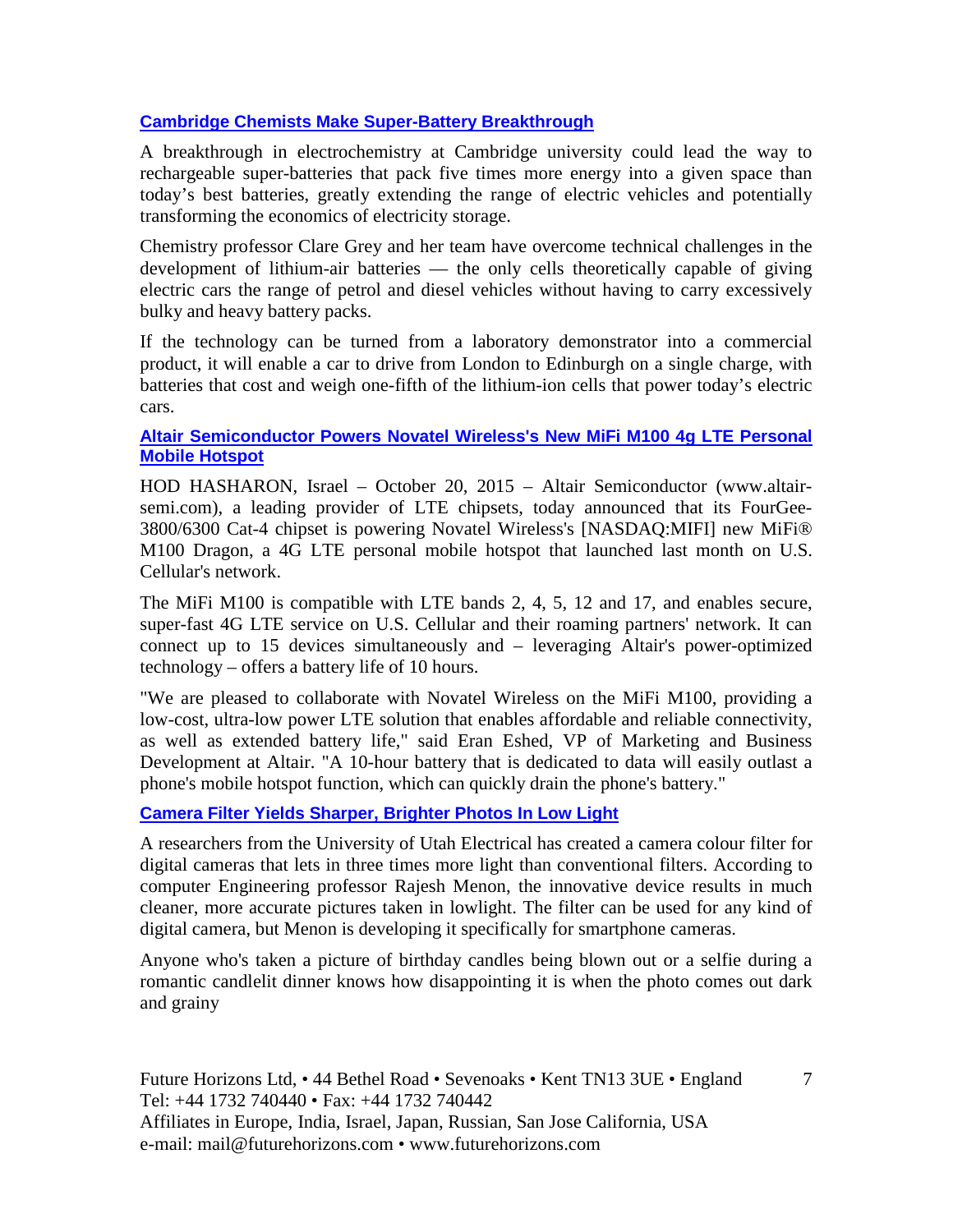"Overall, camera phones are very good, but they are not very good in lowlight," said Menon. "If you go out on a hike in the evening and take a picture of the sky you will see that it's very grainy. Lowlight photography is not quite there and we are trying to fix that. This is the last frontier of mobile photography."

#### **[Wireless Vision Shows Promise For Medical, VR Apps](http://www.eetindia.co.in/ART_8800716959_1800005_NT_4d1c1c55.HTM)**

A team of researchers at MIT's Computer Science and Artificial Intelligence Lab (CSAIL) has always considered the possibility that wireless signals such as Wi-Fi have the capability to see things that are invisible to the naked eye.

Since 2013, a CSAIL team has been developing technologies that use wireless signals to track human motion. The team has revealed that it can detect gestures and body movements as subtle as the rise and fall of a person's chest from the other side of a house, allowing a mother to monitor a baby's breathing or a firefighter to determine if there are survivors inside a burning building.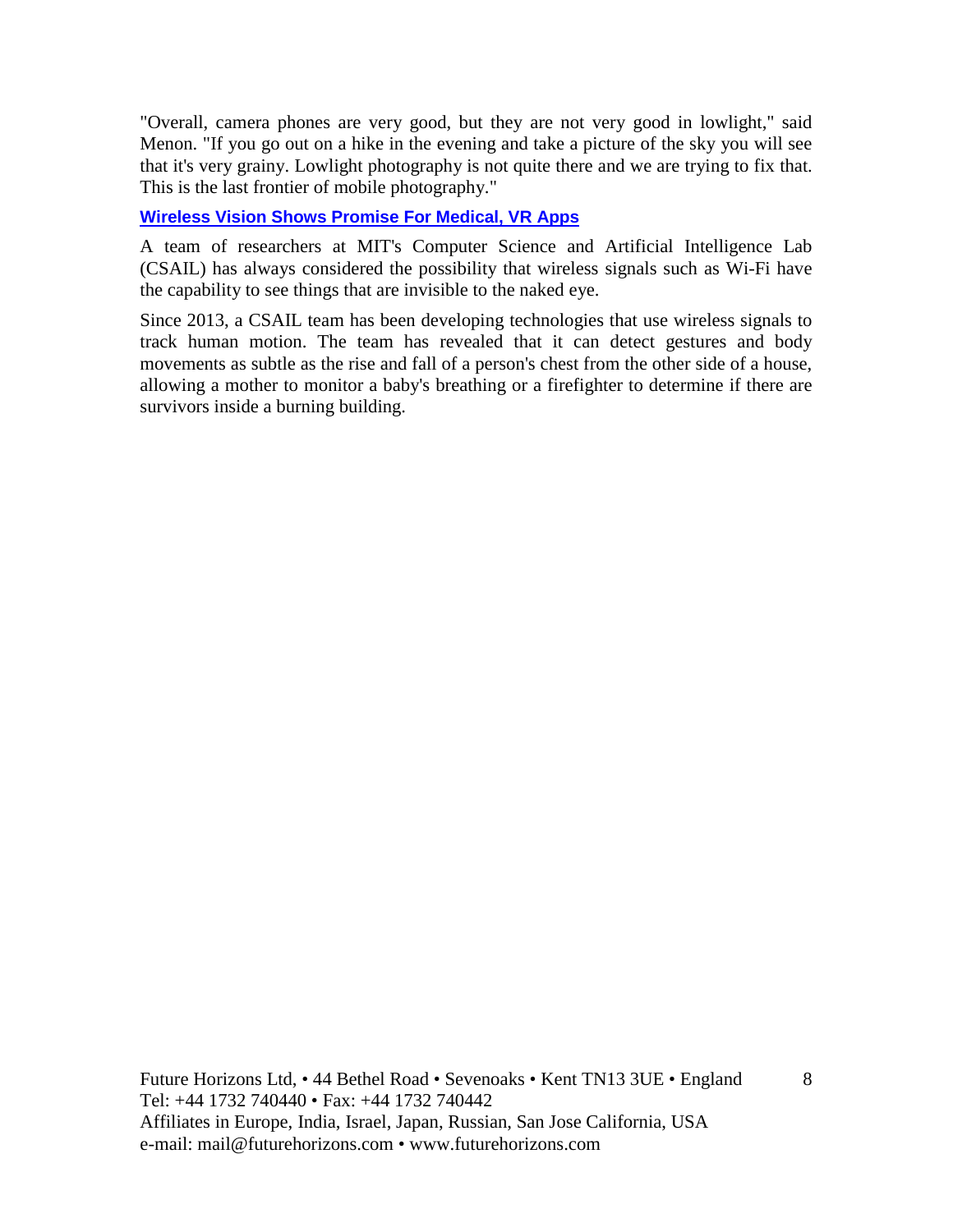East European News & Trends

**[China's Lenovo considers using Russia's Baikal chip in its hardware](http://www.marchmontnews.com/Technology-Innovation/Central-regions/21445-Chinas-Lenovo-considers-using-Russias-Baikal-chip-its-hardware-.html)**

Lenovo, a sizable Chinese computer maker, is said to be interested in using the Baikal, the new Russian computer processor, in its PCs and mobile gadgets, the Russian news daily Vedomosti reported, citing a source in one of Russia's federal ministries.

Gleb Mishin, the Lenovo CEO for Russia, the former Soviet Union and Eastern Europe, has confirmed the information, Vedomosti said.

The Baikal project is currently focused on the development of three chips: the Baikal M, the Baikal M/S, and the Baikal-T1. The latter is designed for use in mobile telecom devices. The Russian company is gearing up for the launch of an upgraded processor with capacity enough to enable work with office apps.

#### **[Russian IT Developer Looks Set To Take On Microsoft And Amazon In Domestic](http://www.marchmontnews.com/Technology-Innovation/Central-regions/21471-Russian-IT-developer-looks-set-take-Microsoft-and-Amazon-domestic-clouds-.html)  [Clouds](http://www.marchmontnews.com/Technology-Innovation/Central-regions/21471-Russian-IT-developer-looks-set-take-Microsoft-and-Amazon-domestic-clouds-.html)**

Parallels, a Russian IT company, has launched a project to develop a locally built cloud computing platform, The Moscow Times reported, citing a source in Kommersant, a Russian business daily.

The new cloud service, used to store data online, is expected to challenge existing U.S. platforms such as Microsoft Azure and Amazon Cloud.

The move comes as officials promote local IT services and technology to reduce the country's reliance on Western know-how.

The platform—to be called Rosplatforma—"will become the foundation of Russia's electronic sovereignty [and] a strategic export to countries seeking technological independence from the U.S.," The Moscow Times quoted Parallels as saying.

**[Developer From Urals Offers Solutions For 'Smart House' Control](http://www.marchmontnews.com/Technology-Innovation/Urals/21451-Developer-Urals-offers-solutions-for-%E2%80%98smart-house-control.html)**

iRidium mobile, a Urals-based IT developer, is creating technological process control and automation platforms for 'smart house' systems, intelligent buildings, and Internet of things devices, the Skolkovo Foundation website reported.

To achieve the goal, the company from the city of Nizhny Tagil has secured \$313,000 grant funding from the Skolkovo Foundation.

By now, the developer came up with a number of products, the source said. First of all, it's special software to control various solutions for automation. Also, a special IT tool has been designed, enabling users to promptly develop a control app compatible with the world's most widespread operating systems, including Android, iOS, Windows, and Mac OS.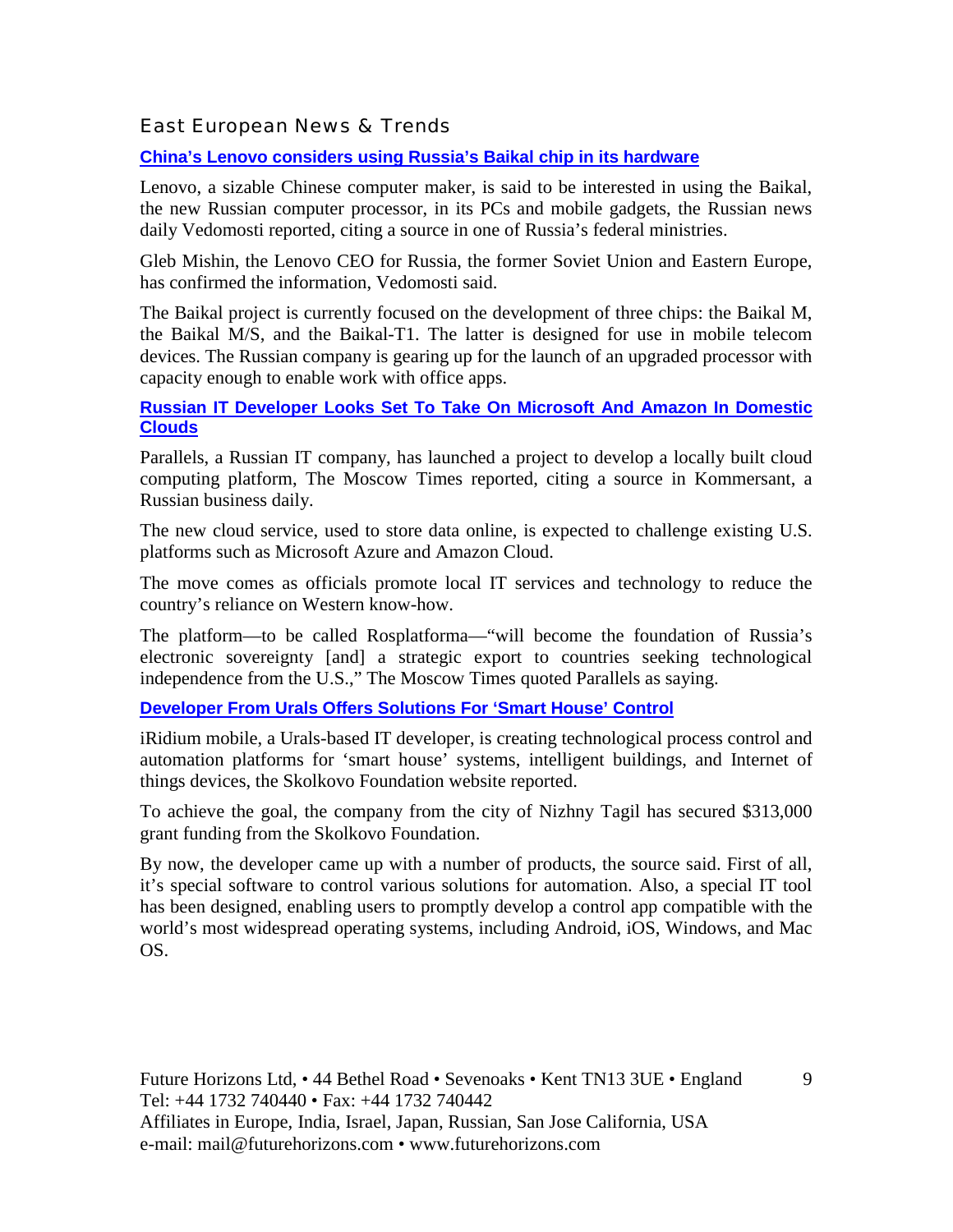#### **[With New Discovery, One Could Download Thousands Of HD Movies Within One](http://www.marchmontnews.com/Technology-Innovation/Central-regions/21472-With-new-discovery-one-could-download-thousands-HD-movies-within-one-second.html)  [Second](http://www.marchmontnews.com/Technology-Innovation/Central-regions/21472-With-new-discovery-one-could-download-thousands-HD-movies-within-one-second.html)**

A Russo-Australian research team has developed an ultrafast all-optical switching system based on silicon nanostructures. According to the Moscow Lomonosov State University, a participant in the experiment, the device could provide the basis for the next generation of computers and is thought to be capable of transmitting data at unparalleled speeds.

The results of the research have been published in the Nano Letters journal.

In the experiment, the scientists used electron-beam lithography, followed by plasma etching, to produce special nanoparticles. As a result, they came up with what is described as a disk-shaped device 250 nanometers in diameter, which was able to switch optical pulses in a matter of several femtoseconds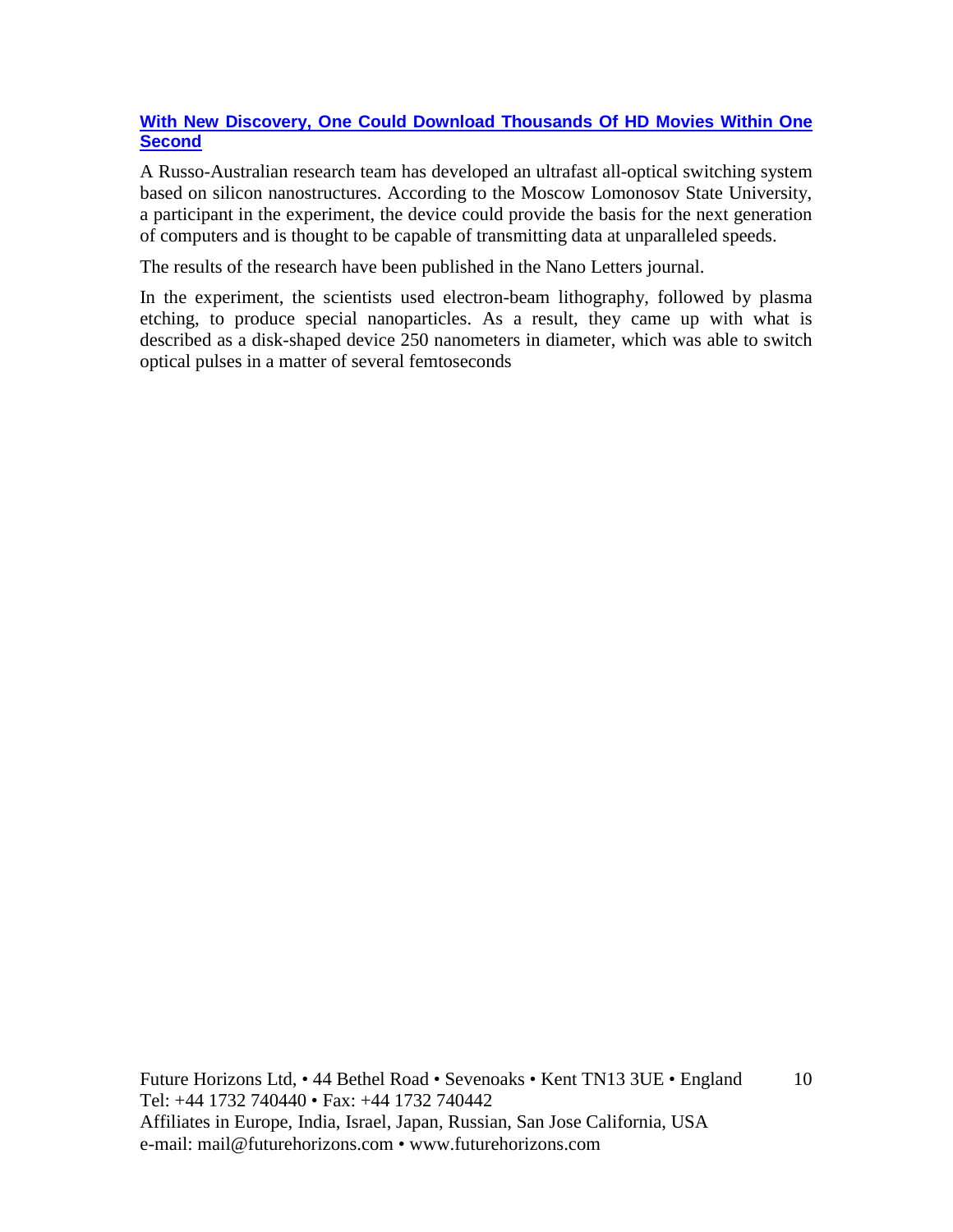#### World Economic Round Up

The Organisation for Economic Co-operation and Development (OECD) has said that a dramatic slowdown in world trade, prompted by shifts in China and other emerging markets, risks weighing down the global recovery. The Paris-based group of mainly developed economies cut its growth forecasts, predicting the world economy will expand by 2.9 percent this year and by 3.3 percent in 2016. This compares with earlier projections of 3 per cent and 3.6 per cent respectively. The downward revisions, in the OECD's twice-yearly Economic Outlook, come only weeks after the International Monetary Fund (IMF) said the world economy would grow at the slowest pace since the crisis. Fears over the state of the Chinese economy have jolted markets since the summer, prompting the Bank of England (BoE) to delay a much-anticipated rise in interest rates.

*The latest economic news by country to include USA, Europe, UK, Japan, China, Asia Pacific and India can be found each month in our [Semiconductor Monthly](http://www.futurehorizons.com/page/18/Global-Semiconductor-Report)  [Report.](http://www.futurehorizons.com/page/18/Global-Semiconductor-Report)*